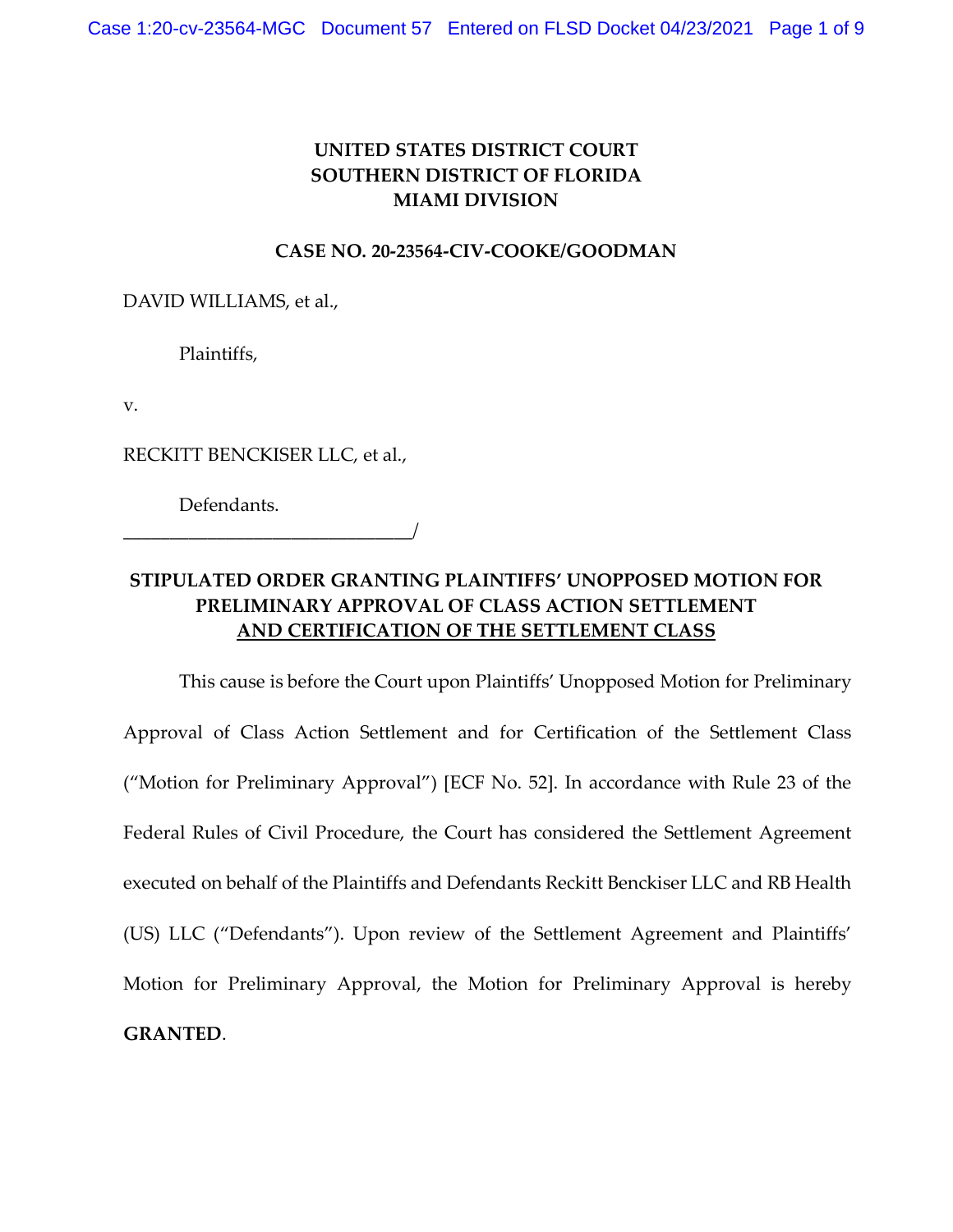1. The terms of the settlement are within the range of reasonableness and accordingly are preliminarily approved. In addition, this Court finds that certification of the Settlement Class satisfies the requirements of Federal Rule of Civil Procedure 23, and Plaintiffs fairly and adequately represent the interests of the Settlement Class. The Motion for Preliminary Approval of Settlement is therefore **GRANTED**.

2. For the reasons set forth below, subject to final approval, this Court hereby preliminarily certifies the following nationwide Settlement Class:

All persons who purchased for personal consumption and not for resale, one or more of the Neuriva Products (Neuriva Original, Neuriva Plus, or Neuriva De-Stress), from Defendants or an authorized reseller, in the United States, between the dates of January 1, 2019 and the date of Preliminary Approval of the Settlement by the Court.

Excluded from the Settlement Class shall be the Honorable Erica P. Grosjean, the Honorable Marcia G. Cooke, the Honorable Jonathan Goodman, the Honorable Ronnie Abrams, counsel to the Parties, Jill Sperber, and their employees, legal representatives, heirs, successors, assigns, or any members of their immediate family; any government entity; Defendants, any entity in which Defendants have a controlling interest, any of Defendants' subsidiaries, parents, affiliates, and officers, directors, employees, legal representatives, heirs, successors, or assigns, or any members of their immediate family; and any persons who timely opt-out of the Settlement Class.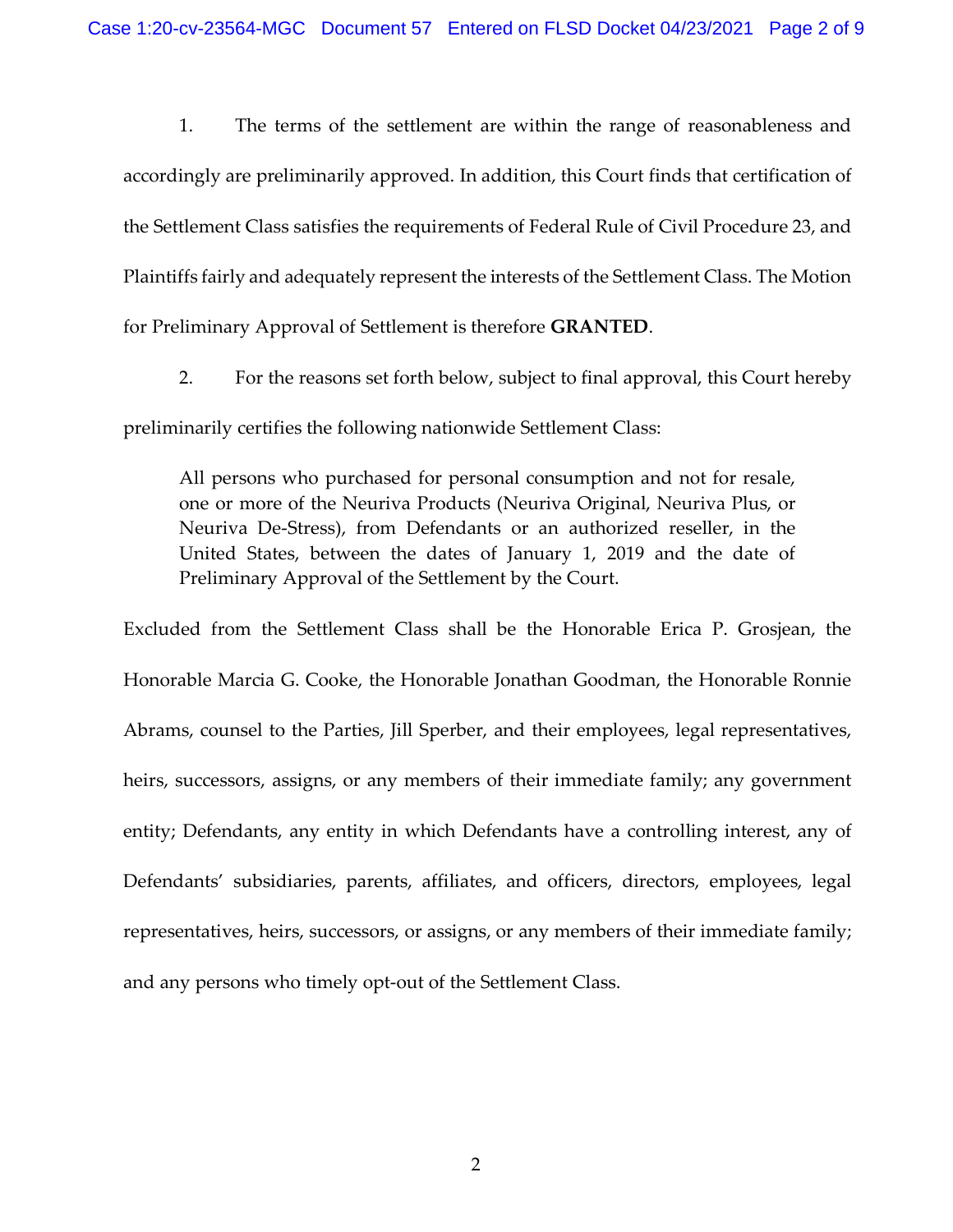3. The Court hereby appoints as Class Counsel: Whitfield Bryson LLP; Greg Coleman Law PC; Levin, Papantonio, Thomas, Mitchell, Rafferty & Proctor, PA; Barbat, Mansour, & Suciu PLLC; Bursor & Fisher PA; and Shub Law Firm LLC.

4. The Court finds that, for purposes of this settlement, the class certification prerequisites set forth in Federal Rule of Civil Procedure 23(a), (b)(3), and 23(b)(2) that numerosity, commonality, typicality, and adequacy of representation have been met, that the Settlement Class is ascertainable, that common issues predominate over any possible individual issues that could be raised, that Defendants have acted on grounds generally applicable to all Class Members, thereby making final injunctive relief concerning the class as a whole appropriate, and that the class action is superior to other available methods for the fair and efficient adjudication of this controversy.

5. At the Final Approval Hearing, the Court will consider whether the terms of the Settlement Agreement are fair, reasonable, adequate, and in the best interests of the Settlement Class, and whether final orders and judgments in accordance with the terms of the Settlement Agreement should be entered. The definitions set forth in the Settlement Agreement are adopted by and used in this Order.

6. The Court preliminarily finds that the Settlement Agreement (1) was reached after arm's length negotiations before an experienced mediator, and after substantial factual and legal analyses by the parties; and (2) provides substantial benefits to all Class Members, especially in light of the risks associated with this litigation. As

3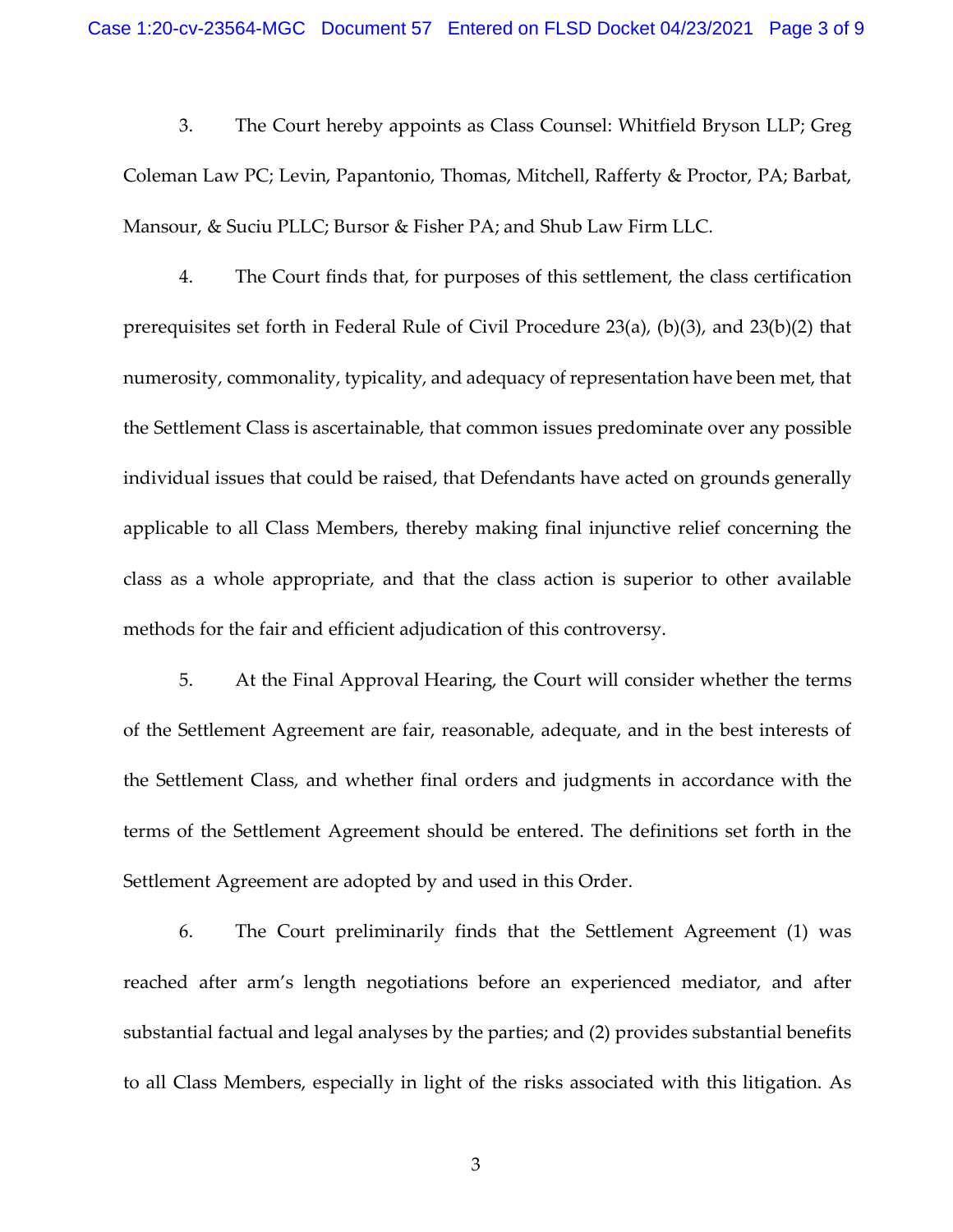provided in the Settlement Agreement, refunds shall be paid to Settlement Class Members. In addition, the Settlement Agreement provides injunctive relief in the form of label and marketing changes.

7. The Court approves, as to form and content, the Class Notice and Internet Notice submitted by the parties (Exhibits B and D to the Settlement Agreement or Notices substantially similar thereto) and finds that the procedures described therein meet the requirements of Rule 23 of the Federal Rules of Civil Procedure and due process, and provide the best notice practicable under the circumstances. The proposed Class Notice Plan -- consisting of (i) internet and social media notice; and (ii) notice via an established a Settlement Website -- is reasonably calculated to reach no less than 80% of the Settlement Class Members. The Settlement Administrator shall commence to disseminate the Class Notice within twenty-one days of the date this Order is entered.

8. The Court appoints Angeion Group, who has been approved by the Parties, to serve as the Settlement Administrator.

9. The Settlement Administrator shall take all necessary actions to implement the terms of the Settlement Agreement and facilitate the claims notice and administration process described therein for the benefit of the Settlement Class Members. The fees and costs of the Settlement Administrator shall be paid by Defendants.

10. The Settlement Administrator shall implement the Notice Plan as described in the Declaration of Steven Weisbrot and in accordance with the Settlement Agreement.

4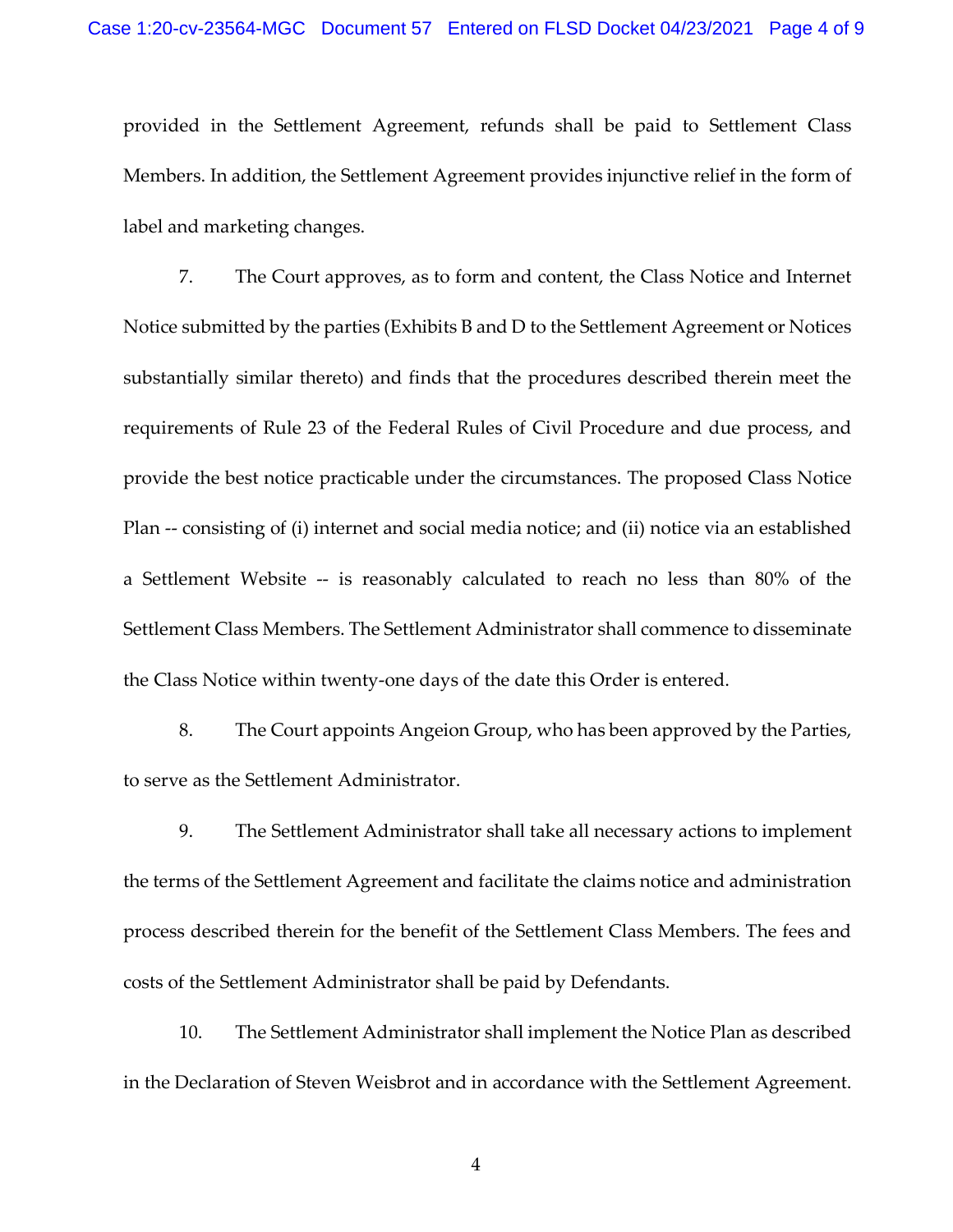11. Class Members will have up to July 27, 2021 to opt out of or exclude themselves from the Settlement for purposes of damages claims only. To opt out or exclude themselves, Class Members can fill out an exclusion form available at www.RBsettlement.com or send a letter that includes (a) the name of the case, (b) the name, current address, telephone number, and signature of the Class Member who wishes to be excluded, and (c) a clear statement communicating that the Class Member elects to be excluded from the settlement. The Class Member's written request to exclude him or herself from the settlement must be sent to the Williams, et al. v. Reckitt Benckiser LLC, et al. Settlement Administrator, P.O. Box 58220, Philadelphia, PA 19102 and be delivered (not just postmarked) by July 27, 2021.

12. A Class Member who does not properly and timely exclude him or herself from the Settlement Class will be bound by the Settlement Agreement and the Releases, as provided for therein, and by any judgments in this action.

13. To object to the Settlement, a Class Member must do so in writing no later than July 27, 2021. The objecting Class Member must provide the following information in writing: (i) the case name and number (*Williams, et al. v. Reckitt Benckiser, LLC*, Case No. 1:20-cv-23564-MGC); (ii) the Class Member's full name, current address, and current telephone number; (iii) the name, address, and telephone number of the Class Member's attorney (if any); (iv) documentation or attestation sufficient to establish membership in the Class; (v) a statement of the position(s) the Class Member wishes to assert, including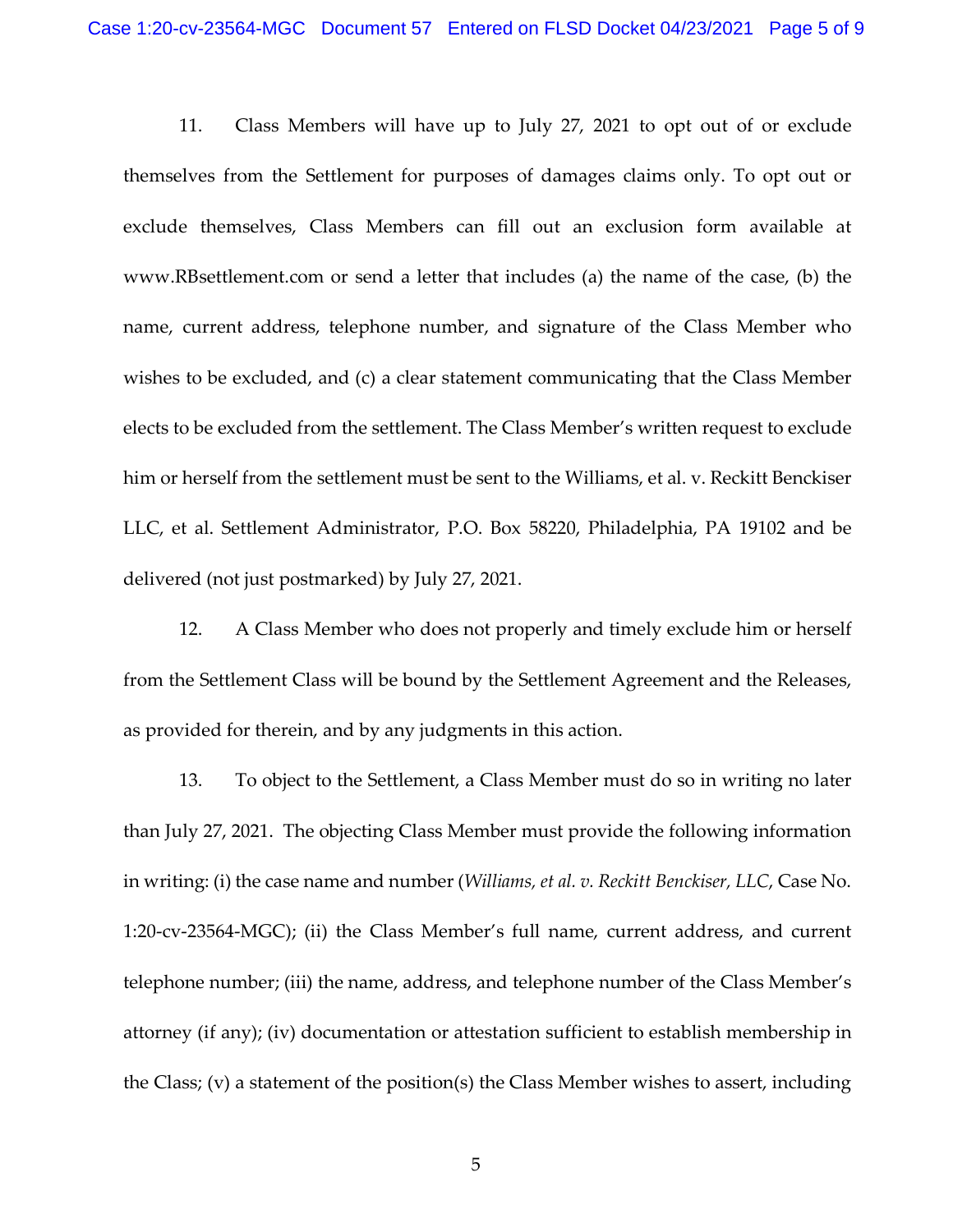the factual and legal grounds for the position(s); (vi) copies of any other documents that the Class Member wishes to submit in support of his or her position; (vii) whether the Class Member is requesting an opportunity to appear and be heard at the Final Approval Hearing; (viii) a detailed list of any other objections submitted by the Class Member (or the Class Member's attorney) to any other class actions in the past 5 years, or a statement that no prior objections have been made; and (ix) the Class Member's objection must be signed by the Class Member and the Class Member's attorney (if any).

14. The objection must be delivered before July 27, 2021 to *Williams, et al. v. Reckitt Benckiser, et al*. Settlement Administrator, 1650 Arch Street, Suite 2210, Philadelphia, PA 19103. Class Counsel shall be obliged to file all responses to objections with the Court on or before August 10, 2021.

15. Subject to approval of the Court, any objecting Class Member may appear, in person or by counsel, at the Final Approval Hearing held by the Court, to show cause why the Proposed Settlement should not be approved as fair, adequate, and reasonable, or object to any petitions for attorneys' fees, Class Representative Awards, and reimbursement of reasonable litigation costs and expenses. The objecting Class Member must file with the Clerk of the Court and serve upon Class Counsel and Defendants' Counsel (at the addresses listed below), a notice of intention to appear at the Final Approval Hearing ("Notice of Intention to Appear") on or before July 27, 2021.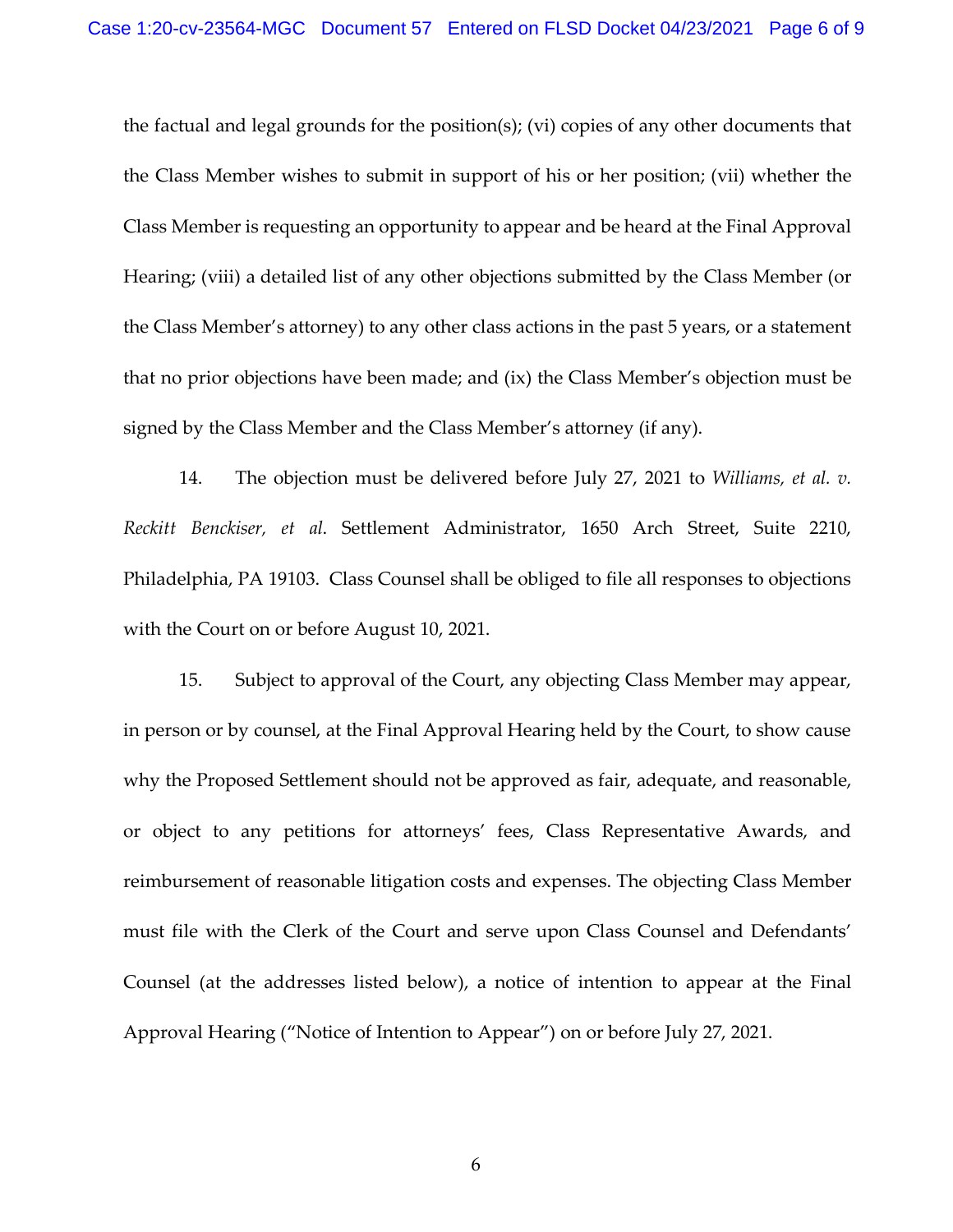| Class Counsel:       | Daniel K. Bryson, Esq., Whitfield Bryson LLP, 900 W.<br>Morgan St., Raleigh NC 27603.                   |
|----------------------|---------------------------------------------------------------------------------------------------------|
| Defendants' Counsel: | David T. Biderman, Esq., Perkins Coie LLP, 1888<br>Century Park East Suite 1700, Los Angeles, CA 90067. |

16. The Notice of Intention to Appear must include copies of any papers, exhibits, or other evidence that the objecting Class Member (or their counsel) will present to the Court in connection with the Final Approval Hearing. Any Class Member who does not provide a Notice of Intention to Appear in accordance with the deadlines and other specifications set forth in the Class Notice will not be allowed to speak or otherwise present any views at the Final Approval Hearing.

17. Subject to the terms for objections set forth above and in the Settlement Agreement and Notice, a Class Member may appear at the Final Approval Hearing to show cause on the issue of whether any of the terms of the settlement should not be approved as fair, reasonable and adequate, or whether judgment should be entered upon them.

18. Any Class Member who does not make an objection in the manner provided herein shall be deemed to have waived such objection and shall forever be foreclosed from making any objection to the fairness, adequacy, or reasonableness of the settlement.

19. Class Counsel shall file their Motion for Attorneys' Fees and Expenses no later than July 16, 2021.

7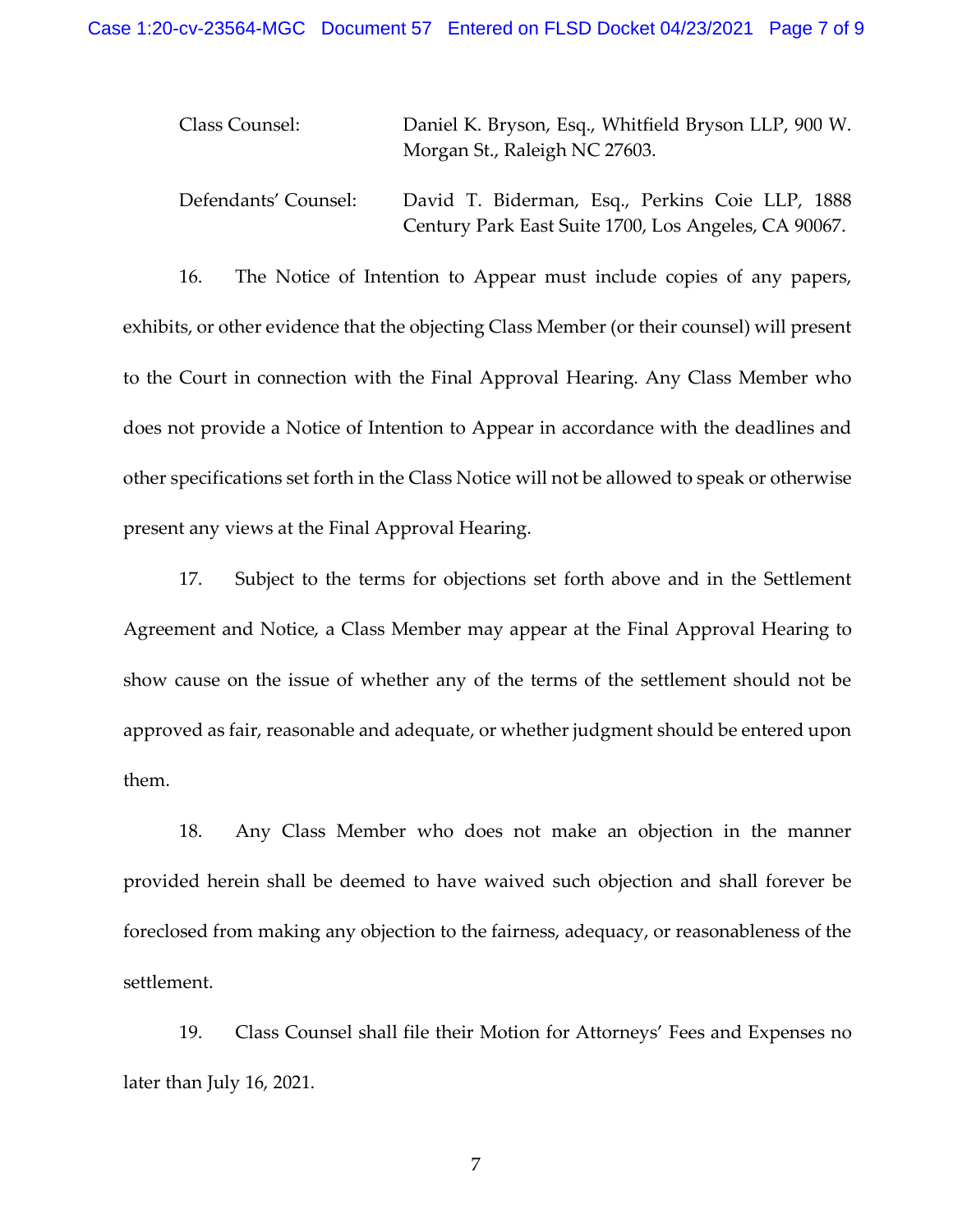20. The Final Approval Hearing will be held before this Court on August 17, 2021, at 10:30 a.m., at the James Lawrence King Federal Justice Building, 99 N.E. Fourth Street, 11th Floor, Courtroom 3, Miami, Florida 33132 to consider the fairness, reasonableness, and adequacy of the proposed settlement and to determine whether the settlement should be finally approved. The Final Approval Hearing will either be a traditional, in-Court hearing or a Zoom video hearing, depending on the status of the COVID-19 pandemic. The Court will issue specific instructions approximately three weeks before the final hearing regarding the manner in which the Final Approval Hearing will be conducted. The Parties are directed to update the Settlement Website with these specific instructions within 48 hours of the Court's issuance of same.

21. To preserve the status quo pending the Court's determination of whether to grant final approval of the settlement, it is hereby ordered under 28 U.S.C. § 1651 and Rule 23 of the Federal Rules of Civil Procedure that except as expressly provided in the Settlement Agreement, all Class Members are temporarily enjoined from commencing, continuing, or taking any action in any judicial proceeding in any state or federal court or any other judicial or arbitral forum against the Defendants with respect to any claims that are subject to the Settlement Agreement, except that any individuals may move this Court at any time for an Order that they have opted out pursuant to the Settlement Agreement so that they can proceed on an individual basis with their own individual litigation. This injunction will terminate at the time the Court determines whether to